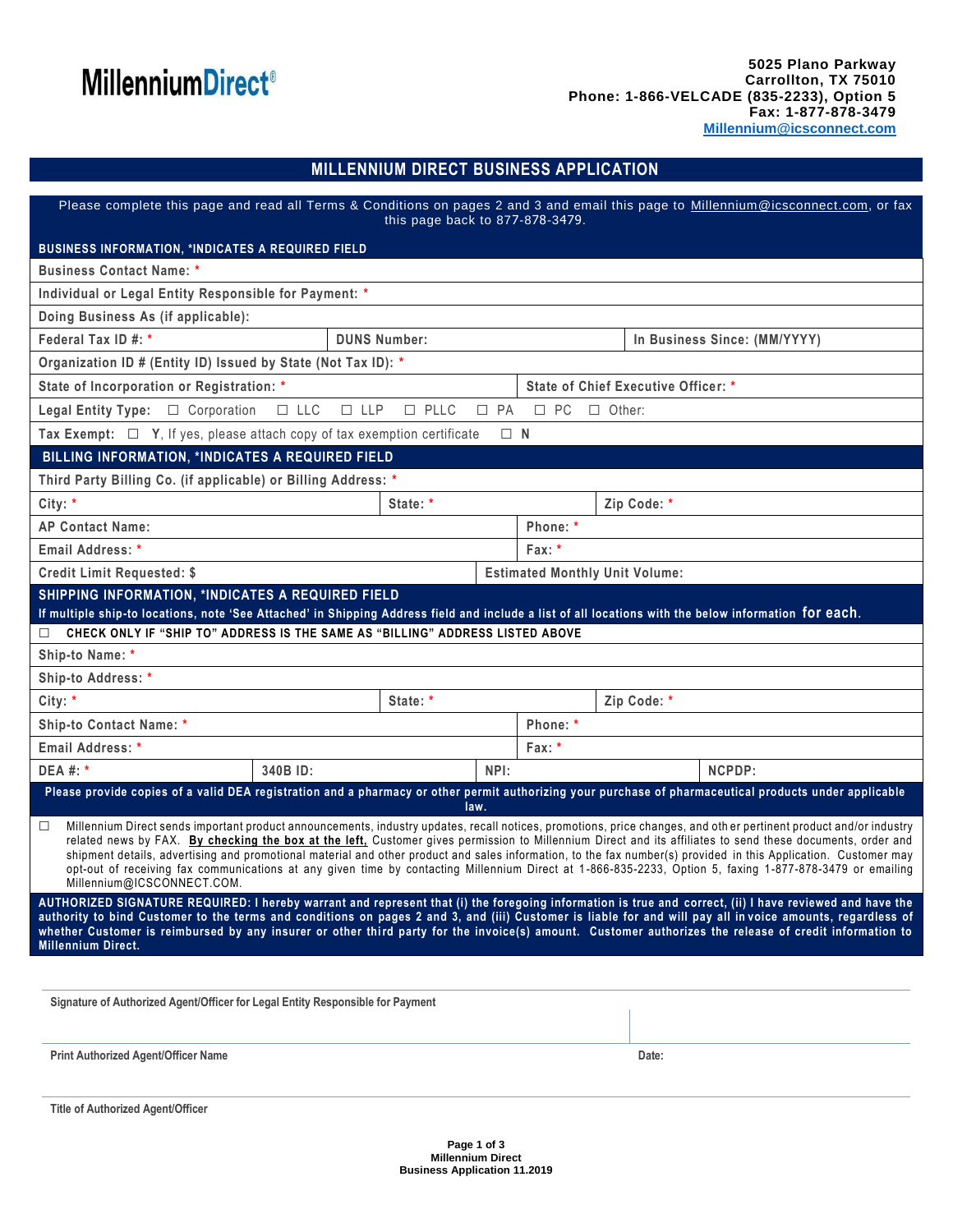## **MillenniumDirect<sup>®</sup>**

#### MILLENNIUM DIRECT – TERMS AND CONDITIONS

**TERMS:** This business application (Application) is submitted to Integrated Commercialization Solutions, LLC, doing business as Millen nium Direct ("Millennium Direct") for the purpose of obtaining credit. Customer represents and warrants that all information conta ined in this Application is current, correct, and complete and that Millennium Direct may rely on this information in deciding to extend or discontinue credit. Customer will notify Millennium Direct immediately, in writing, of any change in this information including, without limitation, any change in the nature of its business, ownership, licensure, registration name, location of the business, or financial condition. Cus tomer authorizes Millennium Direct to obtain written and oral credit reports from any credit reporting agency. Customer authorizes any bank or commercial business with whom Customer is doing or has done any business with to give any and all necessary information to Millennium Di rect that will assist Millennium Direct in its credit investigation. Customer further authorizes Millennium Direct to reinvestigate Customer's credit status from time to time as Millennium Direct deems appropriate.

PAYMENT: All products billed by Millennium Direct are subject to the payment terms reflected on the invoice. Prices billed are the prices in effect at the time Customer is invoiced by Millennium Direct. Prices are subject to change without notice. Any discounts offe red will reflect accordingly on the invoices. Any payment received at Millennium Direct's then -current financial institution after the invoice net due date will result in the loss of any prompt cash payment discount specified on the related invoice. Customer must pay all debts, accounts, and invoices owing to Millennium Direct in full in accordance with the terms of the sale as set forth on the invoice. In the event any debts, accounts or invoices owing are not paid when due, Millennium Direct may, in addition to Millennium Direct's right to exercise other remed ies, withhold any credits or payments to Customer and assess a per-day late payment fee at a rate equal to the lower of eighteen percent (18%) per annum or the maximum rate allowed by law on the amount due until paid in full, beginning on the first business day after such due date . Overpayment errors must be declared by the customer in writing to Millennium Direct within 30 days of remitting payment, or the applicabl e payment will be deemed final and accurate. If a Prompt Pay discount is granted to the customer, the customer will deduct the ap propriate prompt pay amount from the invoice total at the time of prompt payment. Millennium Direct may charge a processing fee of \$50 for any dis honored payment. Customer must pay all fees and collection costs, including attorneys' fees and expenses, in t he event Millennium Direct pursues a legal or collection action.

**SECURITY INTEREST:** To secure all of Customer's existing and future liabilities to Millennium Direct, including the repayment of any amount that Millennium Direct may advance or spend for the maintenance or preservation of the Collateral (as defined below) or otherwise (collectively, the "Obligations"), Customer grants to Millennium Direct a purchase money security interest in Inventory and a lien upon and security interest in all its personal property and any and all additions, substitutions, Accessions and Proceeds thereto or thereof, wherever located, and now owned or hereafter acquired or arising, including the following (collectively, the "Collateral"): All of Cus tomer's (a) Accounts; (b) Inventory; (c) Chattel Paper; (d) Commercial Tort Claims as disclosed on Customer's Financial Statements; (e) Deposit Accounts; (f) Documents; (g) Equipment; (h) General Intangibles; (i) Goods; (j) Instruments; (k) Investment Property; (l) Letter of Credit Rights; (m) insurance on all of the foregoing and the proceeds of that insurance; (n) Customer's money and other property of every kind a nd nature now or at any time or times hereafter in the possession of or under the control of Millennium Direct; and (o ) the Cash proceeds, Noncash proceeds and products of all of the foregoing and the Proceeds of other Proceeds. All capitalized terms used but not defined herein ha ve the meanings given to them in the Uniform Commercial Code as in effect in any jurisdiction in which any of the Collateral may at the time be located (the "UCC"). Customer authorizes Millennium Direct to file a UCC financing statement describing the Collateral as set forth in th is Agreement. Customer will cooperate with Millennium Direct or any successor secured party in obtaining control with respect to the Collateral, including Deposit Accounts, Investment Property, Letter-of-Credit rights, electronic chattel paper and the like. Customer hereby grants to Millennium Direct an irrevocable power of attorney coupled with an interest for the purpose of exercising and perfecting any and all rights and remedies available to Millennium Direct pursuant to this Application and applicable law, including enforcing Customer's rights against account debtors and obligors. Customer has the risk of loss of the Collateral. Customer will not make any sales, leases or other disposition of any of the Collateral except in the ordinary course of business. Customer will not grant any other security interest in any of the Collateral. Customer represents and warrants to Millennium Direct that, as of the date hereof, this Application accurately sets forth (i) the stat e in which Customer's chief executive office is located, (ii) the state in which Customer's registration or certification documents are filed, and (iii) the organization ID or file number issued by such state. Customer will not change the state of its certification or registration, or change it s name, without first providing Millennium Direct with thirty (30) days' prior written notice to give Millennium Direct the opportunity to file whatever financing statements or other documents may be necessary or advisable to maintain the perfection and priority of its security interests in the Collateral.

**CREDITS AND RETURNS:** Credit for returned merchandise will be assessed upon receipt of the merchandise and only for items that are authorized for return by Millennium Direct. Issuance of a return authorization does not guarantee credit will be issued. All credits will be reflected in Customer's account to apply toward future purchases. Customer must report any errors and/or discrepancies in ord ers within 48 hours of receipt for non-refrigerated items, and same day as receipt for refrigerated items. Millennium Direct is not obligated to issue credit for errors on discrepancies not reported within such time period. Credits will be issued at the original purchase price shown on the invoice, less the amount of off- invoice allowances or adjustments, if any. Items returned due to Customer error or overstocking are subject to a handling charge. All returns must comply with these terms and conditions and all applicable laws, rules and regulations.

**ORDERS AND SHIPPING:** Customer will pay an additional shipping charge applicable to orders requesting emergency and/or same day delivery of Product. Millennium Direct will ship orders only to addresses reflected on a license that is current and valid u nder applicable law, or as otherwise permitted under applicable law.